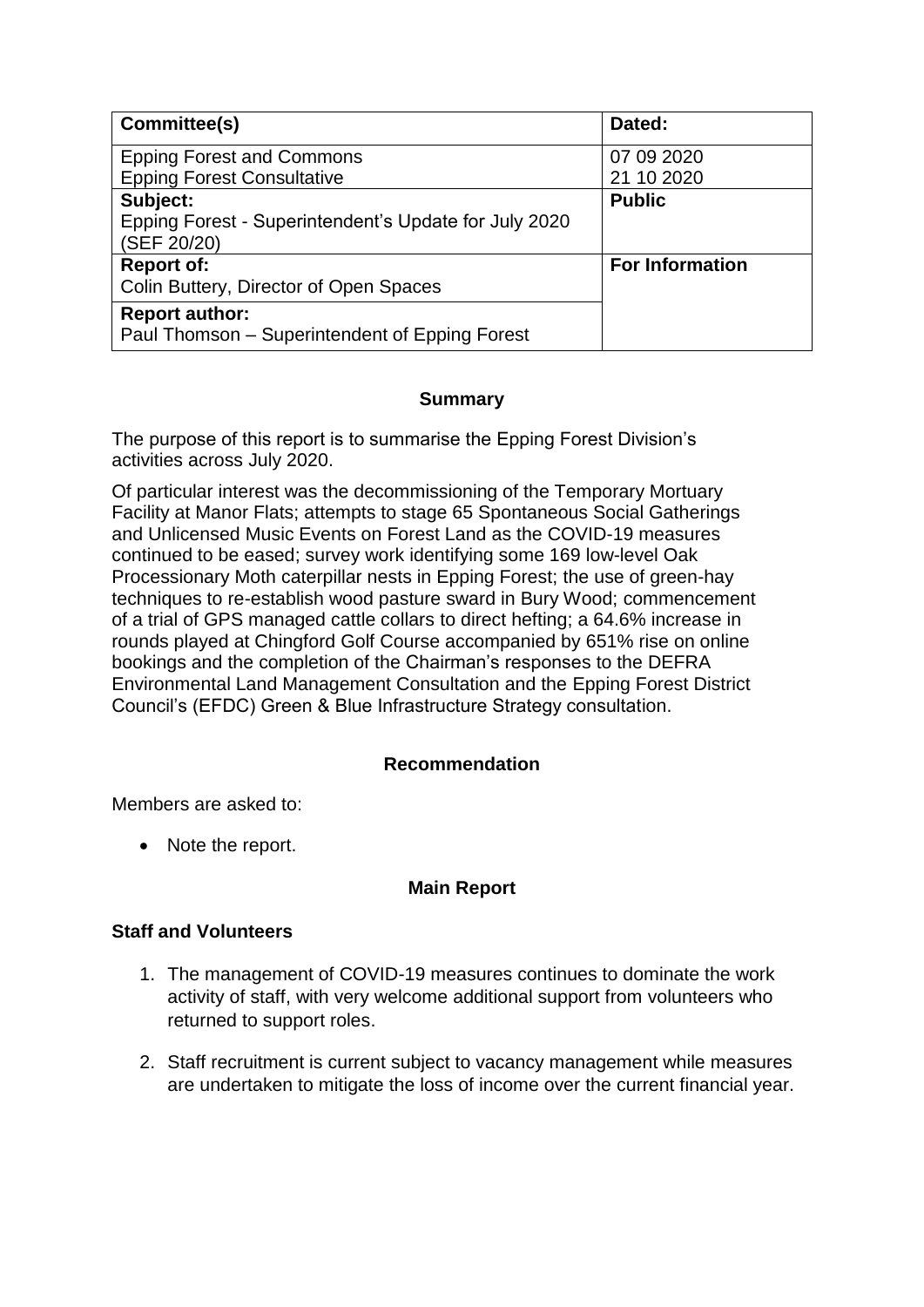## **Budgets**

3. The impact of COVID-19 costs and restrictions on Local Risk budgets has contributed to a significant projected loss in income. However, the return of public participation in Golf from 19 May and the DCMS approval of comprehensive action plans for Cricket and Grassroots Football, for July and August respectively, indicates that some income streams can be partially restored. The rental waiver extended to selected tenants, and the need for significant extra hours in the Keeper and Litter Picking teams, together with the cost of disposing of unprecedented amounts of waste, will oblige further in-year savings, or the development of new income streams, to reduce the projected overspend.

### **Weather**

4. July saw a total of 11 days rainfall spread throughout the month. There was a total of 42.2mm of rain. The average temperature for July was 17.08 degrees **Celsius** 

#### **Forest Services**

#### **Fly Tipping**

5. There were a total of 35 fly-tips recorded over the period of July 2020, this represents a 27% decrease over the same period in 2019.

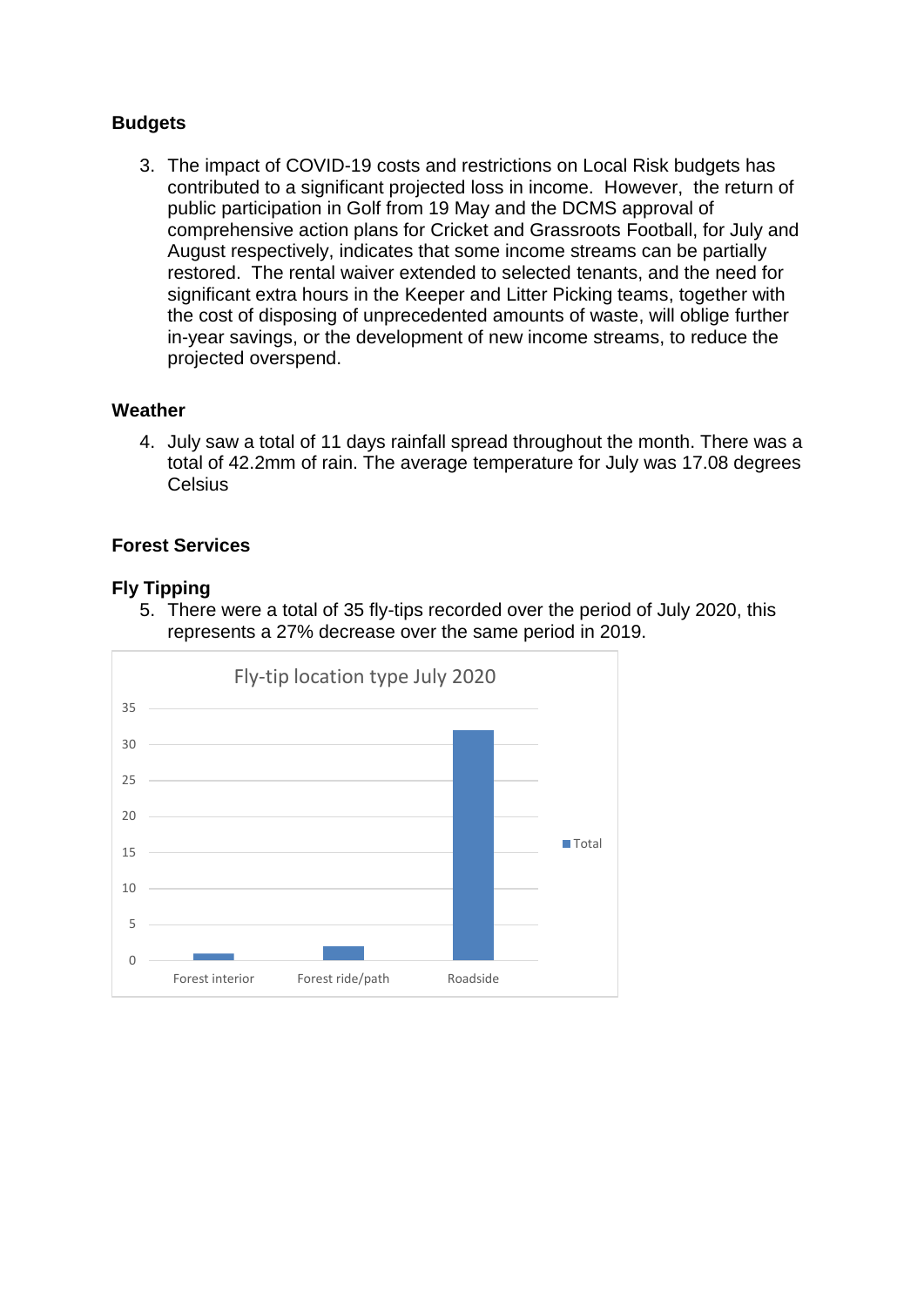

6. Roadside locations represented 91% of the tip locations over the period.

7. Household waste represented the largest category of items tipped over the period at 14 (40%), while builders waste represented 9 tips (26%).



8. There were nine fly-tips in the Wanstead Flats area over the period which represents 26% of all tips. Three of these tips were on Centre Road and four on Capel Road.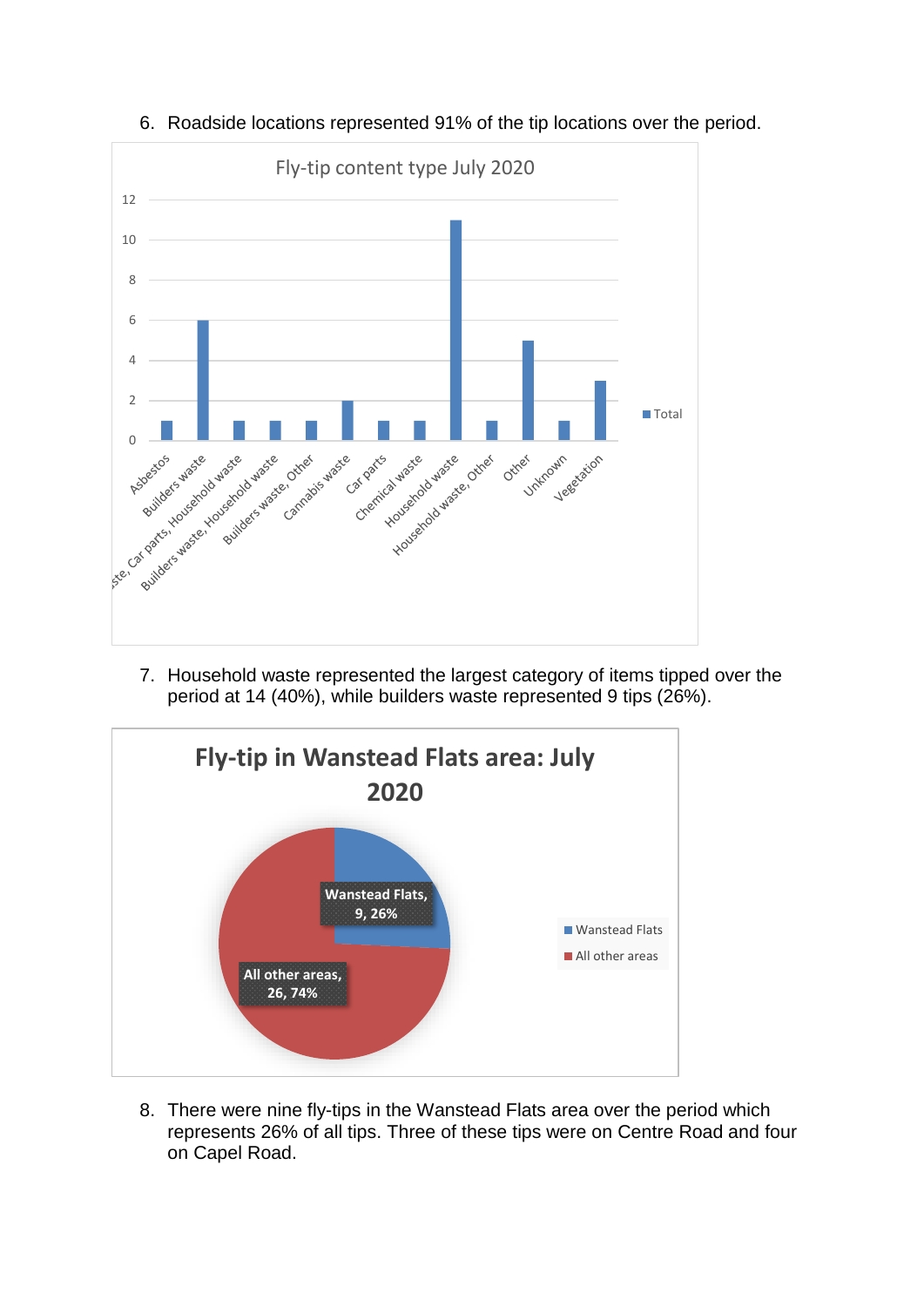## **Enforcement Activity**

9. No Environmental Protection Act prosecutions took place during the period under report due to COVID-19 court restrictions. There are two EPA Trials, one EPA Hearing and seven Bye-Law Hearings pending. One written warning and one conditional caution of £80 was issued during the period under report.

#### **Licences**

10.A total of 17 licences for events were issued during the month being reported, which yielded an income of £9,007.40 plus VAT. 34 licences were issued during the same period in 2018/19 (income of £27,408.54).

### **Unexplained Deaths**

11.There have been no unexplained deaths during this reporting period.

## **Rough Sleepers**

12.There have been a total of 5 Rough Sleeper camps on Epping Forest:

- Bushwood Waiting to be cleared
- Buckhurst Hill Waiting to be cleared
- Genesis Slade Theydon Bios 02/07/2020
- Snaresbrook Cleared 12/07/202
- Whipps Cross Rd Waiting to be cleared

## **Unauthorised Occupations**

13.There have been no traveller incursions over this reporting period. There have been 51 Spontaneous Social Gatherings and 14 Unlicensed Music Events on Forest Land.

# **Dog Incidents**

- 14.During the period there have been 4 reports of dog-related incidents over this period.
	- 1 x Bushwood
	- 1 x Wanstead Park
	- 1 x Connaught Water
	- 1 x Gilbert Slade

### **Deer Vehicle Collisions**

- 15.There were 2 reported Deer Vehicle Collisions (DVC) during this reporting period.
	- 1 x Woodredon Hill
	- 1 x unknown location

# **Heritage; Landscape and Nature Conservation**

### **Biodiversity**

16.Under consent from Natural England, green-hay spreading has been undertaken by the Conservation Team, working with our hay-making contractor, across three sites within Bury Wood. Hay was cut by the contractor and then collected from several diverse grass swards on the Forest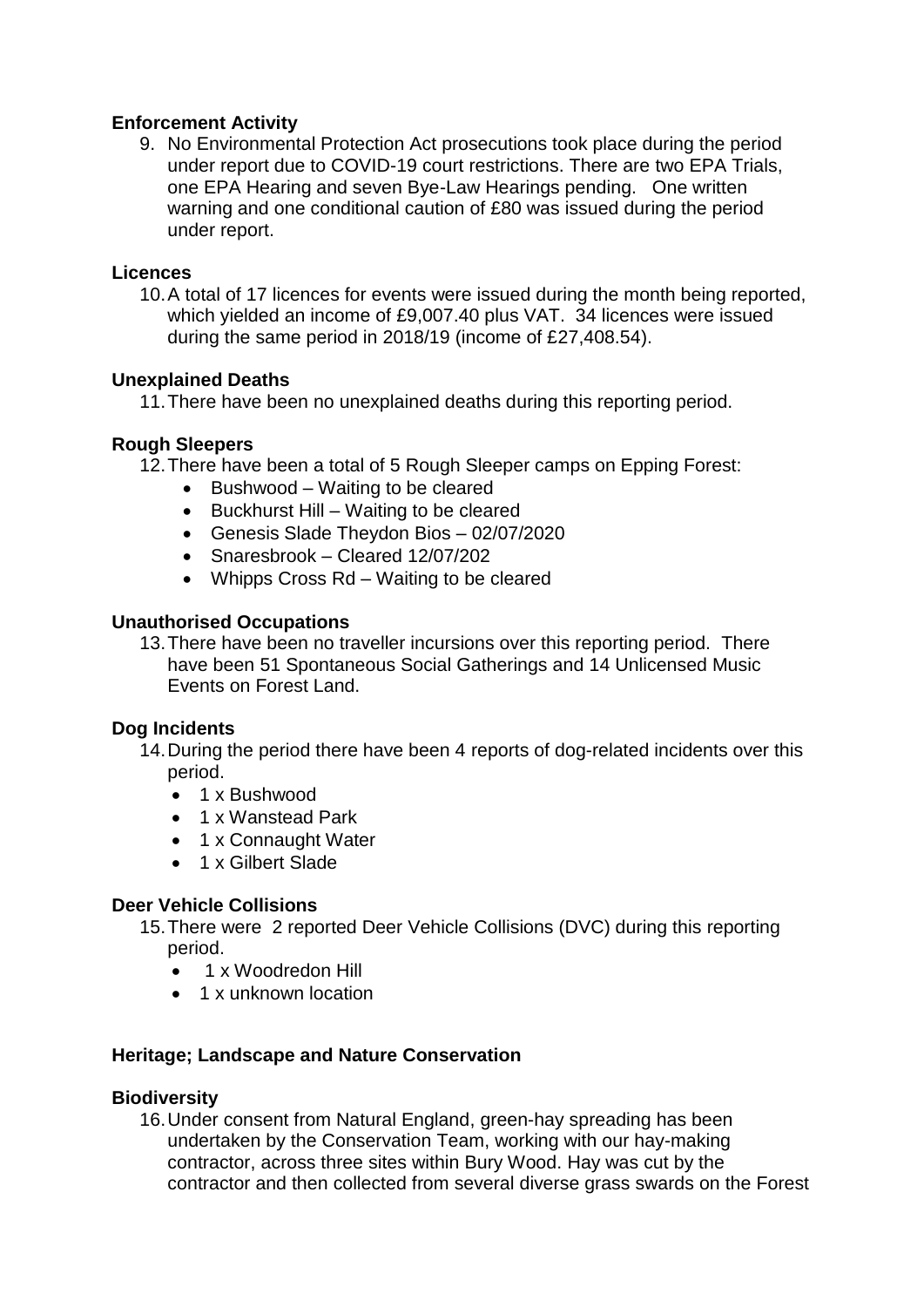and blown onto marked plots using the in-house tractor-drawn cattle-feeder / bedder.

- 17.Green haying is a technique developed a couple of decades ago for the restoration or creation of grasslands using local sources of seed. The hay has to be spread on the day of the harvest and as the spread hay dries this allows the ripe seed to fall onto the new ground but protected by the hay.
- 18.Additionally, the great advantage green hay as a seed source is that it allows the collecting up of seed that could not otherwise be easily obtained by other seed-harvesting techniques. This allows the spread and seeding of species which might not normally be available in commercially available conservation seed-mixes.
- 19.In this case the work is being carried out as a trial to demonstrate the effectiveness of the green-hay technique in a wood-pasture situation rather than the normal grassland or open land site. The aim is to enhance the recovery of the sward in wood-pasture restoration sites which have been under the heavy shade of over-grown Hornbeam pollards for more than 100 years and where the seed bank of the open-grown species will have become depleted or lost. The trials will last 3 years and focus on areas that are due have pollarding and canopy reduction works.
- 20.At Warlies Park, the "new hay meadow" that was created from scratch by the sowing of a wildflower seed-mix 13 years ago, has now developed into a very important site. Not only have the wildflowers firmly established themselves and developed into significant population sizes, with Bird's-foot Trefoil and Lady's Bedstraw the most prominent, but the insect populations that are supported there have become important. In addition to supporting hundreds of visiting pollinators, like bees and solitary wasps, the population of the Meadow Grasshoppers (*Pseudochorthippus parallelus)* and Roesel's Bush-crickets (*Metrioptera roeselii*) was amongst the densest of any site in the Forest or Buffer Lands this year. Two other orthopteran species were also present.
- 21.At a time when insect species are under considerable threat the Buffer Lands are providing significant additional habitats in the countryside around the Forest, fulfilling one of the key roles that the City Corporation envisaged for them at the time they were acquired.

### **Agri-environment Schemes**

- 22.During the month, the Rural Payment Agency (RPA), having made amendments to the long-delayed agreement for the proposed 10-year Countryside Stewardship Scheme (CSS), requested further documentation in relation to the commoners' rights. With the assistance of the City Solicitor a detailed legal document was prepared to respond to the RPA request.
- 23.Nonetheless, this period also saw continuing work on tenders for contracts with further detailed development of specifications carried out with the assistance of City Procurement.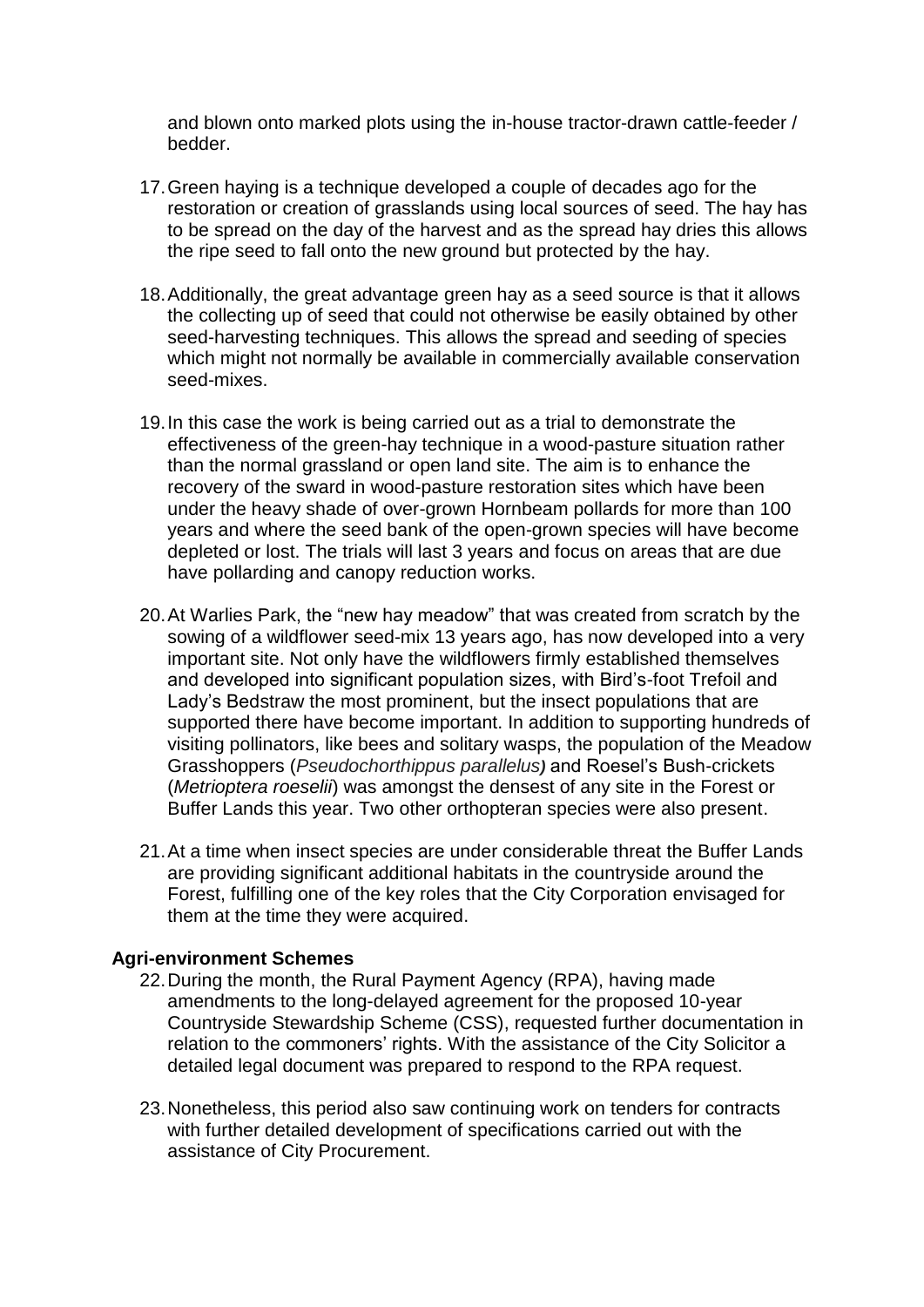#### **Environmental Land Management**

24.The City Corporations detailed response to the DEFRA consultation on the future content of the ELMS was completed on 30 July (Appendix 1).

#### **Grazing**

- 25.During July, 10 Global Positioning System (GPS) cattle collars arrived from the Norwegian company *Nofence AS*. We are trialling the ability of collars to keep cattle hefted to particular areas along with 5 other sites in the UK before a full UK rollout is undertaken. We are still working closely with Natural England, DEFRA and APHA to ensure that data from the trial and new animal welfare evidence is made available to them to help shape future legalisation and potential grant funding for this technology. There has been great interest in this trial from others and many contacts for more information have been made.
- 26.This technology could have large positive impacts on how we graze the Forest and reduce labour resources associated with managing the current buried transmitter wire invisible fencing network (*Boviguard* ®), which has now been in use for 10 years.
- 27.As part of the grazing programme this year we have allowed large areas of the grazed grasslands on the Forest to mature and flower in full before grazing. This is part of a management approach that allows for year-to-year variation in the grazing regime to ensure as a variety of conditions for recovering plant species, often in low densities, in this continuing restoration phase.
- 28.At the end of the month 21 cows began grazing the wood-pasture of the Bury Wood / Fairmead area within the existing *Boviguard*® system invisible fence area. Using the new *NoFence* technology, another 7 Cows were de-pastured for grazing the heathland of Sunshine Plain south and its linked heathy woodpasture areas of Wake and Rushey Plains. Elsewhere on the Forest 10 cows with calves began grazing the fenced area of Fernhills.
- 29.Hay cuts have been taken across our land holding for winter feed. Due to the exceptionally dry months of April and May, yields are around 30% down on last year.

### **Heritage**

30.There was no additional work carried out on heritage issues during July.

### **Contractors**

31.The de-commissioning of the Temporary Mortuary Facility (TMF) at Manor Park Flats, part of Wanstead Flats began this month. Several meetings were held with the contractors running the site to ensure a smooth transition back to open Forest Land and to agree the restoration works. A hand-over site inspection was carried out on 30 July to ensure that the site had been cleared of any debris or left-over rubbish and that the ground conditions were suitable for restoration work to begin in August.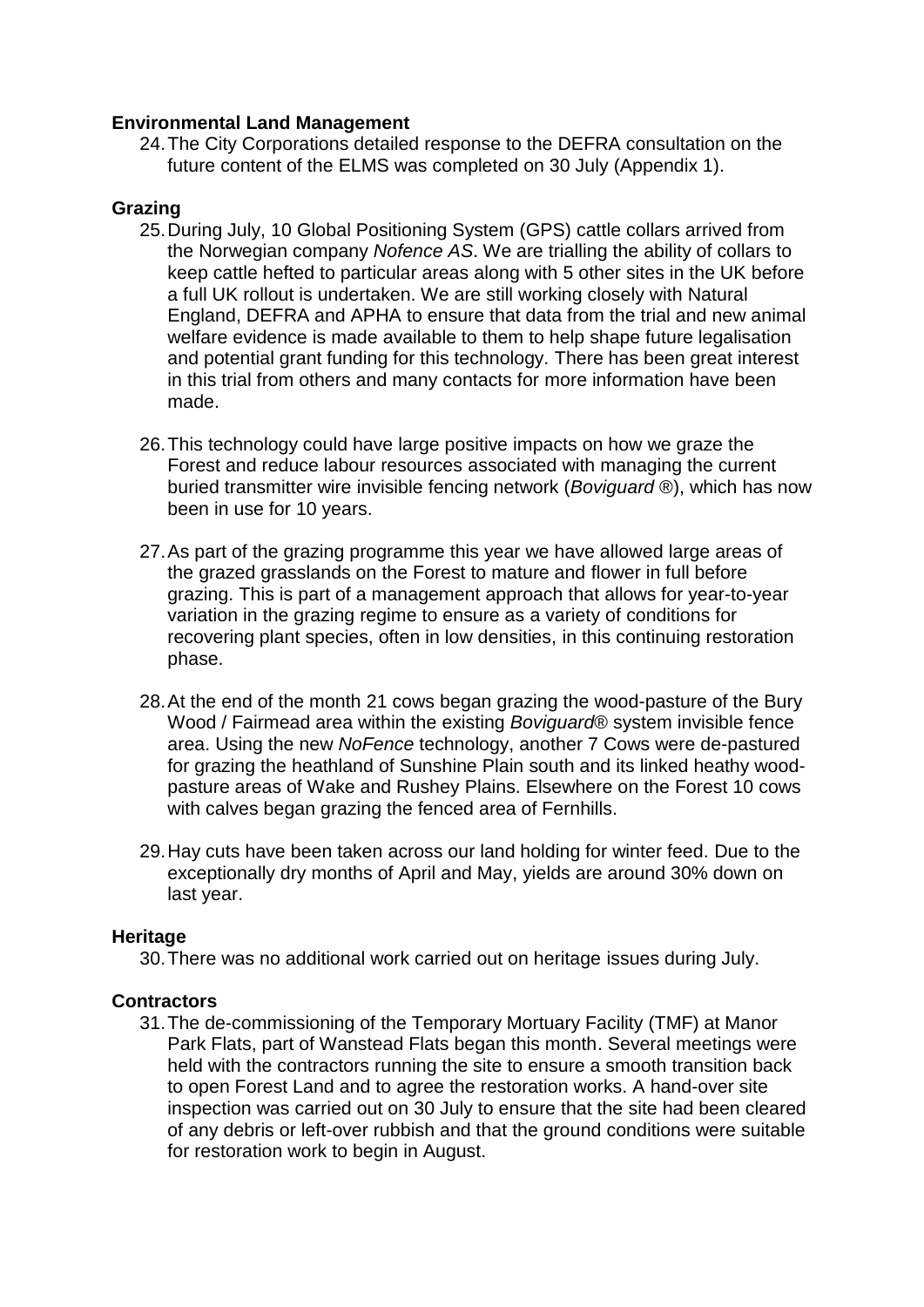## **Land Management**

### **Town & Country Planning – Local Plans**

- 32.Local Plans work continued with your Committee's approval for the Chairman's response to the Epping Forest District Council's (EFDC) Green & Blue Infrastructure Strategy consultation. The letter was sent out on 13 July (see Appendix 2).
- 33.On 15 July attention was turned to London and the SAC Mitigation Strategy with a meeting convened by your officers with Greater London Authority (GLA) and Natural England Officers. The aim of the meeting was to agree a way forward to achieve a unified approach to suitable alternative natural greenspaces (SANGs) and to seek the GLA's assistance in bringing the London Boroughs together to agree to signing up to an updated Memorandum of Understanding.
- 34.These issues were not resolved, and a further meeting was held with Natural England (NE) on 30 July to explore the next steps in agreeing a London "SANGS" approach, which NE is describing as a "toolbox" of options. Further work by City Corporation officers is likely to be needed to make progress on this part of the SAC Mitigation Strategy.

### **Town & Country Planning – Development Control**

35.Comments were submitted to EFDC planners on just one application in July objecting to the development of housing at Thornwood Rugby Club, and further comments were sent to the Planning Inspectorate in response to an appeal for Newstead, 19 Coopersale Common, Coopersale. There were no developments in the London Boroughs requiring comment at this stage.

### **Land Registration**

36.Dialogue was initiated with the London Borough of Redbridge (LBR) with the intent of reintegrating the former Western Sewage Works at Hatch Forest, Chingford as part of the Forest, following its compulsory purchase in 1885. Initial feedback from LBR appears favourable that the land is of no operational value to them, so disposal is likely to be recommended.

### **Operations**

### **Insurance works**

- 37.Three new public liability claims were received during the period. Two were related to tyre damage caused by the alligator teeth at the car parks and one concerning a branch falling from a tree and damaging a car and injuring the occupant. Monitoring and maintenance works on the alligator teeth are all up to date and typically an insurance payment is not made. On further investigation the tree that hit the vehicle was not on Forest land, though the fallen branches had been deposited on our land.
- 38.EF staff and the insurance team held a periodic review of claims management and outstanding claims in July. Currently there are 36 insurance claims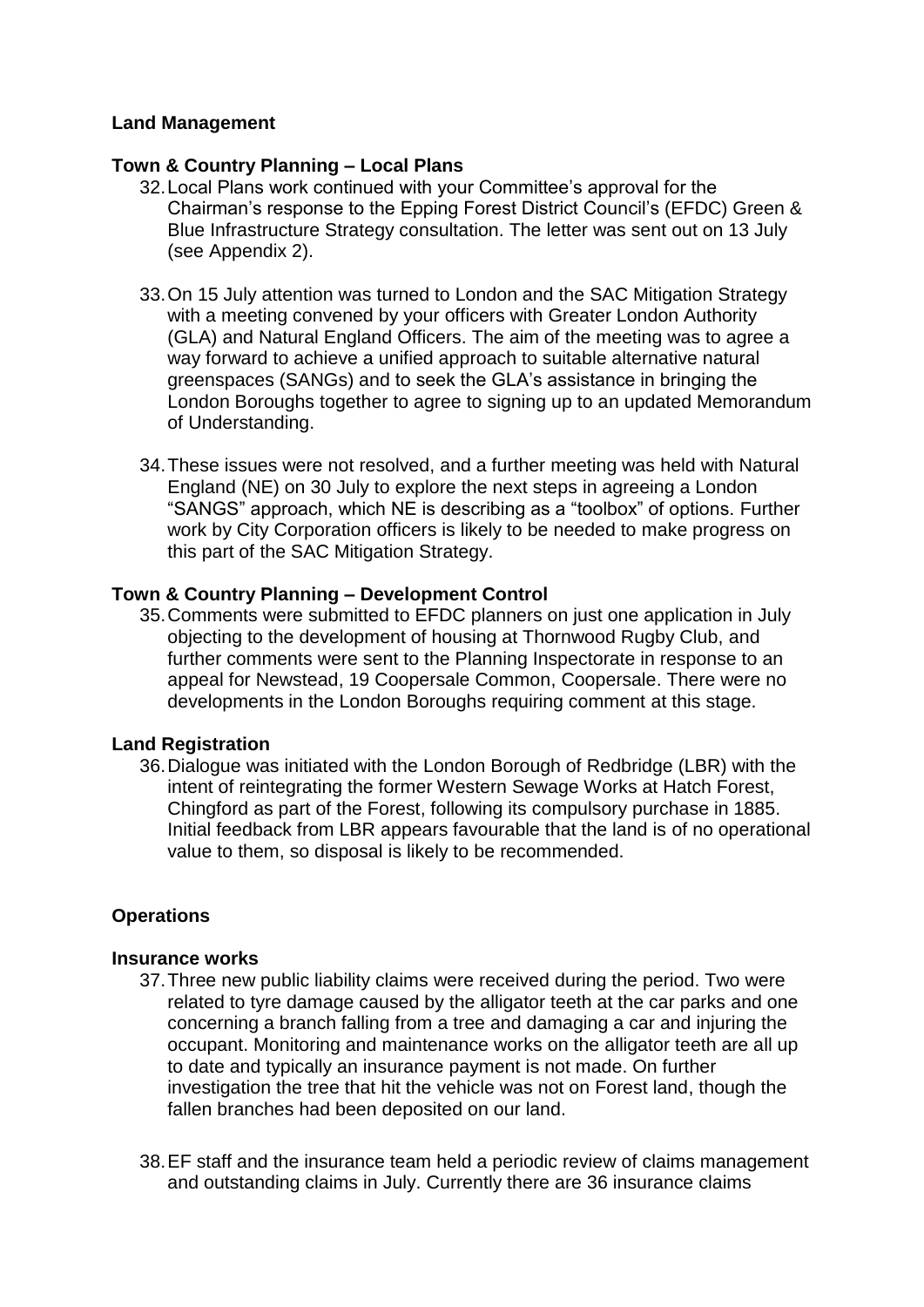outstanding against EF with a total claim value of over £1.6 million. One outcome of the review was that paying for mitigation works, such as installing a root barrier, was clarified as a Local Risk budget item. Recently we have been successful in defending claims, however, there are potentially a few claims in the pipeline where root barriers will be proposed, and these could result in significant additional local risk budget expenditure.

#### **Risk Management Works**

- 39.Oak Processionary Moth (OPM) (*Thaumetopoea processionea*): Overall staff and contract surveyors identified 188 OPM low-level nests on 108 trees requiring removal. During July staff removed 74 nests from 48 trees and contractors removed 114 nests from 60 trees. The presence of OPM on Oak trees is increasingly impacting arboricultural works with some tree works having to be delayed until additional equipment can be hired in to aid in the safe working of the trees.
- 40.Tree safety: Tree safety works continue, however, as raised in the May-June 2020 Superintendents report, we have a substantial backlog of works following the COVID Lockdown period and these will not be completed within the planned timetable. Staff received a 48-hour response task to complete on a large Poplar in the Churchill Avenue at Woodford Green which required the felling of the tree. This is a further indication on the declining condition of this prominent avenue previously reported to your committee. The backlog of work following COVID-19 Lockdown has meant the proposed avenue regeneration works have had to be delayed until September 2021, however, some arboricultural work will be required on at least 8 trees this year.
- 41.Reservoir management: The delayed six-monthly inspection visit by the reservoir inspecting engineer was undertaken during the period. No significant additional maintenance works were identified. Arborist staff have been preparing a BS 5837: 2012 Tree Assessment for works report for the reservoir safety works proposed for the dam at Deer Sanctuary for the Department of Built Environment. The tree work proposals for the dam were talked through with the Consulting engineer and the trees proposed for felling were agreed The grass cutting maintenance work on the reservoirs overall is a little delayed this year due to the impact of COVID-19 on staffing levels.

### **Access Works**

- 42.Path verge cutting commenced in July with work focusing on the main access routes in the Forest.
- 43.Staff and contract grass cutting across the Forest has also progressed during July in-line with previous years activities on this annual task. Additional areas were also put out to contract and, for example, Woodford Green was cut by our contractor for the first time this year.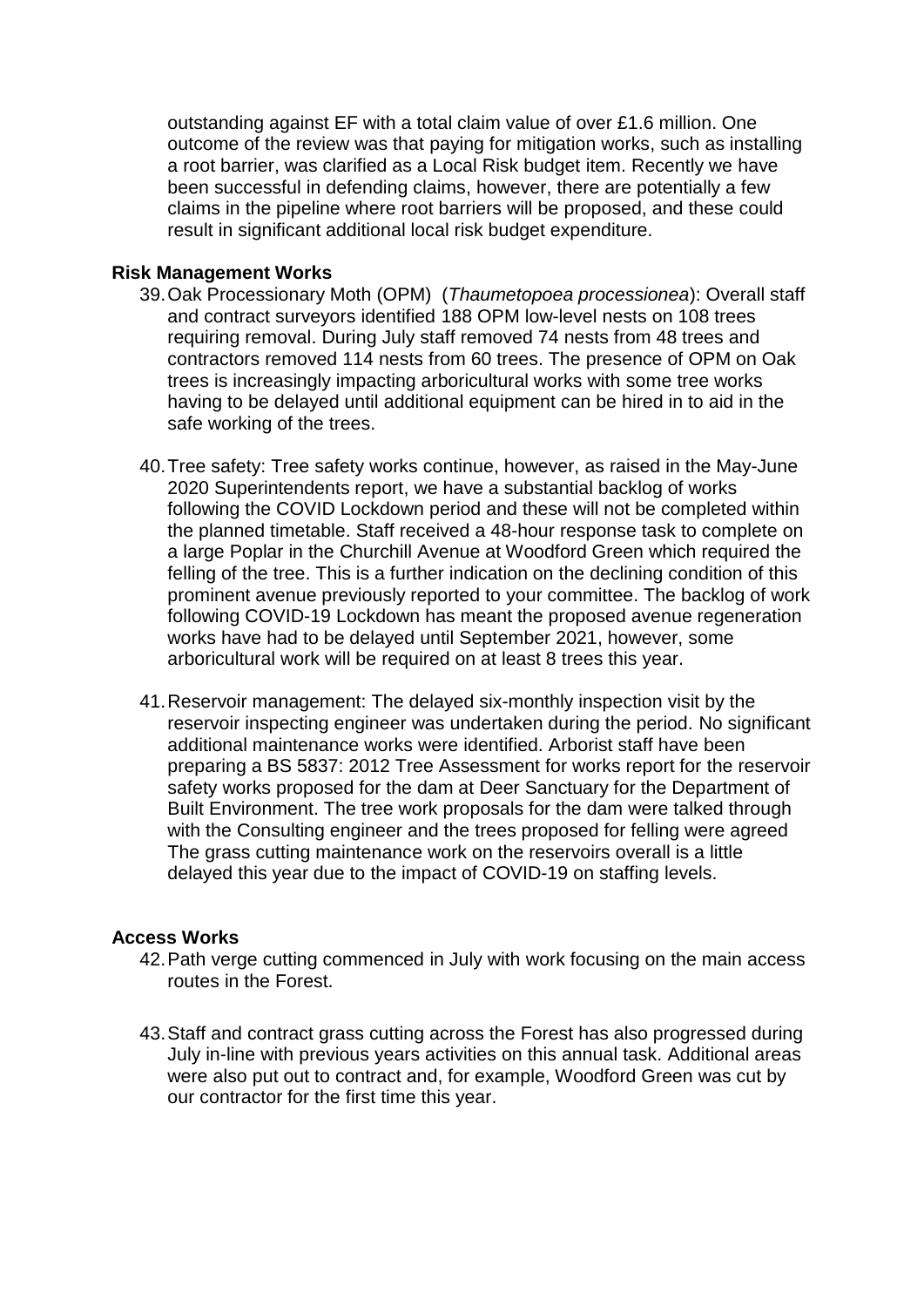### **Visitor Services**

- 44.Visitor centres at High Beach and Chingford have remained closed throughout July, while work was undertaken to prepare Chingford for opening in August.
- 45.During July 'pop-up' visitor centres were trialled at both Wanstead Park and High Beach, on both weekends and weekdays. Engagement numbers with visitors indicated that High Beach provided the best use of staff time both on weekdays and weekends. The cargo bike from a previous project at Wanstead Park was re-used for this trial.
- 46.Numbers of visitors who engaged with the pop-up offer, have ranged from 13- 52% of the visitor numbers to all visitor centres during the same period in 2019. Engagement with visitors at the pop ups has however, been steadily increasing; from 48 interactions on 18 July to 122 on 2 August.
- 47.Work to enable the re-opening was completed by August and the visitor centre at Chingford is open for 3 days a week while also offering continued 'pop-up' visitor centres at both High Beach and at Barn Hoppitt to engage with other visitor groups.
- 48.The visitor services team have also continued with litter picking as well as visitor counts at various locations. The final counts have now taken place and data has been sent to contractors for analysis against historic data. Observational surveys also took place during July, running alongside an online survey promoted through social media. The online survey returned nearly 500 responses. While there is still the need for further analysis of this the headline results so far are:
	- Over half of respondents (56%) indicated that they are visiting Epping Forest more frequently currently compared to pre-lockdown.
	- 27% are visiting just as often as before and 13% are visiting less.
	- 16% of respondents said they visited at least once a day prior to the lockdown, compared to 31% visiting at least once a day now.
	- 44% of respondents have visited new sites/areas for the first time since the start of lockdown.
- 49.The Queen Elizabeth Hunting Lodge hosted a wedding on 4 July, the first day legally permitted. The happy couple had an enjoyable day, if somewhat different to the one they imaged when booking. The team worked in collaboration with the registry office to ensure that all government guidelines were followed and that guests had an enjoyable and safe day.

### **Museum and Heritage**

50.Whilst the heritage venues have been closed, staff have been researching the people and keepers living in and around the Forest from the c.16th yielding interesting information about who lived at Queen Elizabeth Hunting Lodge. This will be used to create more informative interpretation around the costume on display at the Lodge. In addition, research was undertaken regarding slaving links to Epping Forest place names as part of a review of naming conventions.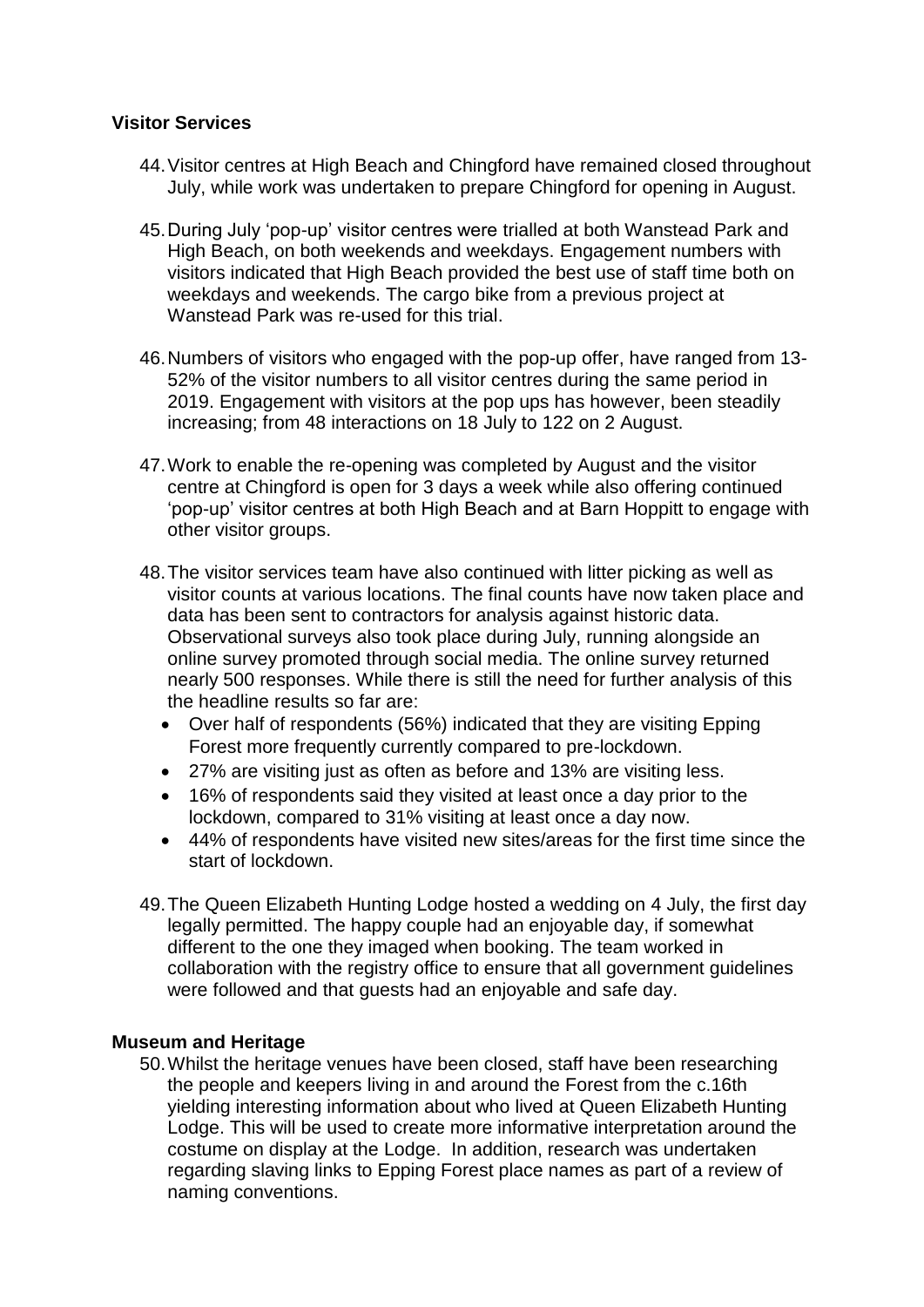51.Work on the connection of the records and other documents housed in the National Archive has taken place to allow more efficient work once those public records re-open for use.

### **Learning**

- 52.Throughout July, the learning team have continued to be proactive in reaching schools, communities and families in need, including children with limited access to resources such as computers and outside space. Activity sheets were designed so that children could create something themselves at home and a bespoke Epping Forest heritage activity was developed to enable children to explore the Forest's fascinating history from home or school. The activities were shared via community networks including 8 Waltham Forest community centres and a Waltham Forest food distribution centre for vulnerable families, as well as over 800 schools. The team continued to produce a series of videos which inspire children to be active in nature through activities such as bug-hunting and eco art, which is a valuable resource for learning in the school grounds. Resources can be found here: [https://www.cityoflondon.gov.uk/things-to-do/green-spaces/learning](https://gbr01.safelinks.protection.outlook.com/?url=https%3A%2F%2Fwww.cityoflondon.gov.uk%2Fthings-to-do%2Fgreen-spaces%2Flearning-programme-resources&data=01%7C01%7C%7Caba6da4be4364f9642ef08d840591bf5%7C9fe658cdb3cd405685193222ffa96be8%7C1&sdata=ZNNNnKgzhA5nXsaVvp5%2BIQMO4k3TTLMvEhLb%2BS%2BjJBI%3D&reserved=0)[programme-resources.](https://gbr01.safelinks.protection.outlook.com/?url=https%3A%2F%2Fwww.cityoflondon.gov.uk%2Fthings-to-do%2Fgreen-spaces%2Flearning-programme-resources&data=01%7C01%7C%7Caba6da4be4364f9642ef08d840591bf5%7C9fe658cdb3cd405685193222ffa96be8%7C1&sdata=ZNNNnKgzhA5nXsaVvp5%2BIQMO4k3TTLMvEhLb%2BS%2BjJBI%3D&reserved=0)
- 53.Over July, the team planned and prepared a series of facilitated nature activities for families in Epping Forest, ready for launch at the beginning of August.

### **Chingford Golf Course**

54.The high volume of visitors continued throughout July with a total of 4,334 rounds compared to 2,633 for the same period last year: an increase of 1701 or 64.6%. Early start times continued to be limited to allow ground staff to be able to get ahead of play to continue to carry out course maintenance work which included regular cutting schedules for the greens and tees, strimming overgrown areas, irrigation repair work to pop ups and weekly spraying on the greens to help the improve putting surface quality.

| <b>Breakdown of figures from Reception for July</b> |            |            |                  |
|-----------------------------------------------------|------------|------------|------------------|
|                                                     | 2020/21    | 2019/20    | Difference (+/-) |
| Green fees:                                         | £73,880.87 | £13,162.23 | +£60,718.64      |
| <b>Drinks:</b>                                      | £813.80    | £850.00    | $-£36.20$        |
| <b>Hire Equipment:</b>                              | £3697.50   | £3417.50   | $+£280.00$       |
| <b>Shop Sales:</b>                                  | £1972.70   | £1484.60   | $+£488.10$       |
| <b>Wanstead:</b>                                    |            |            |                  |
| <b>Horse Riding:</b>                                | £1403.18   | £525.29    | +£877.89         |

55.Total revenue from online sales was £28,145.00 Total revenue from reception was £81,768.05, broken down into: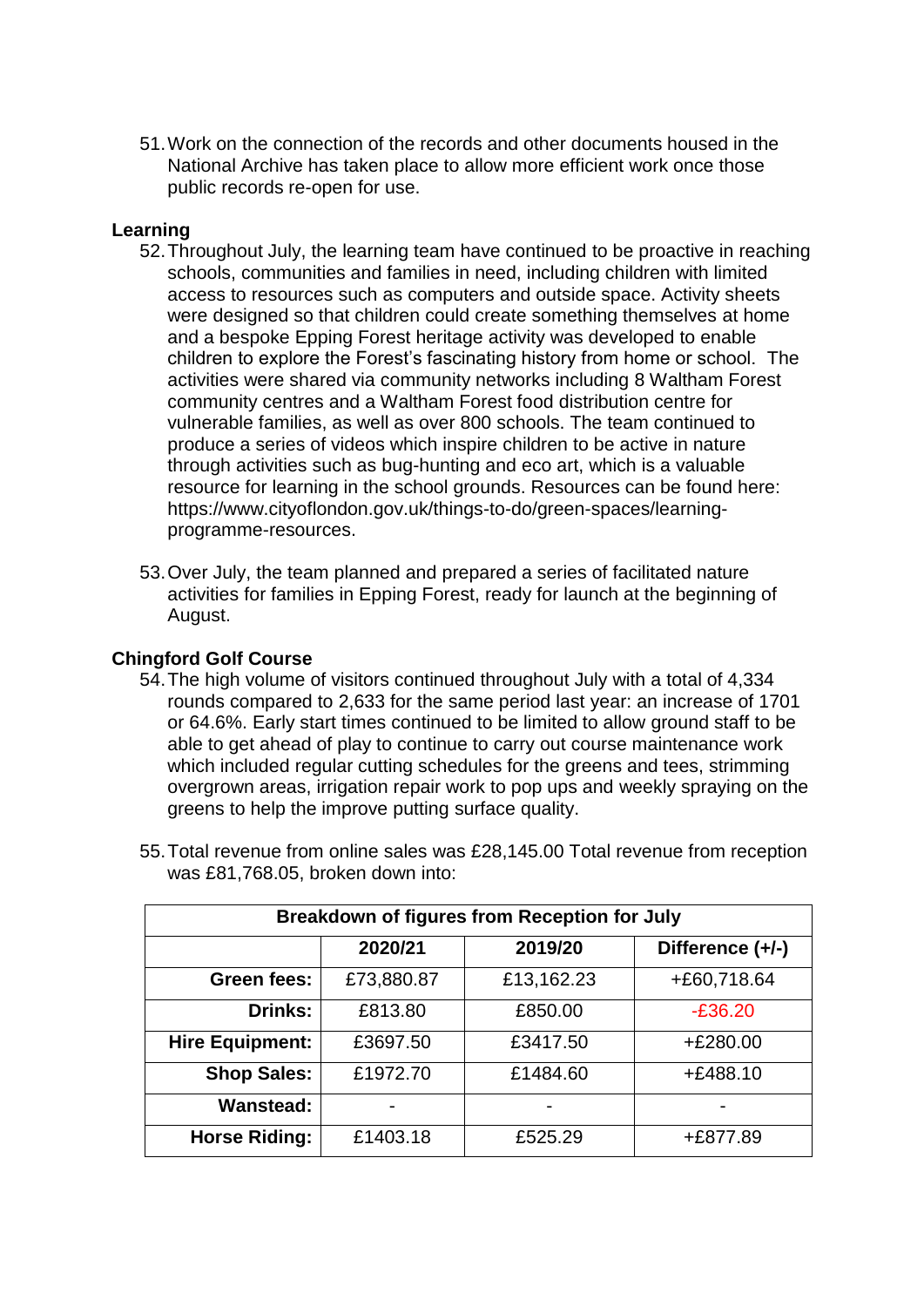56.Online bookings for the same period last year was £3,751.00 compared to £28,145.00 this year, an increase of £24,394.00 or 651% - all bookings continue to be pre-booking over the phone or online only. Total income from reception last year was £31,750.58. Overall income for this period last year amounted to £35,501.58 compared to £109,913.05 this year, an increase of £74,411.47 . The high increase for this period is because a 9-month season ticket was reintroduced from 6 July (and run until 31 March 2021). This income is ordinarily shown in April for the full 12-month season ticket.

#### **Wanstead Flats**

- 57.The increased litter picking duties continued from the high volume of visitors along with the unofficial raves across the Flats. Essential goal mouth renovations were carried out along with goal posts restoration works in preparation for a return for football in September.
- 58.Work to stop unofficial organised events on the flats has been ongoing, working alongside the Forest keeper team. Licencing procedures recommenced and work to renew licences/ get new users licenced started.
- 59.Parkrun is still not in operation due to COVID-19.

#### **Communication and Information**

60.As of 5 August 2020, Epping Forest social media following is:

- Twitter followers: 8330 8117 (15% increase)
- Facebook followers: 3709 (a huge 66% increase)
- Instagram followers: 2111 (52% increase)
- 61.The chart shows a comparison of our figures at the same point in 2018 and 2019:



62.As stated in the previous report, instead of a summer edition of Forest Focus, Forest Focus is being updated via mail chimp monthly. The July edition went out just before the summer holidays and included details of how to enjoy Epping Forest as a family, some information beech tree habitats, the purple